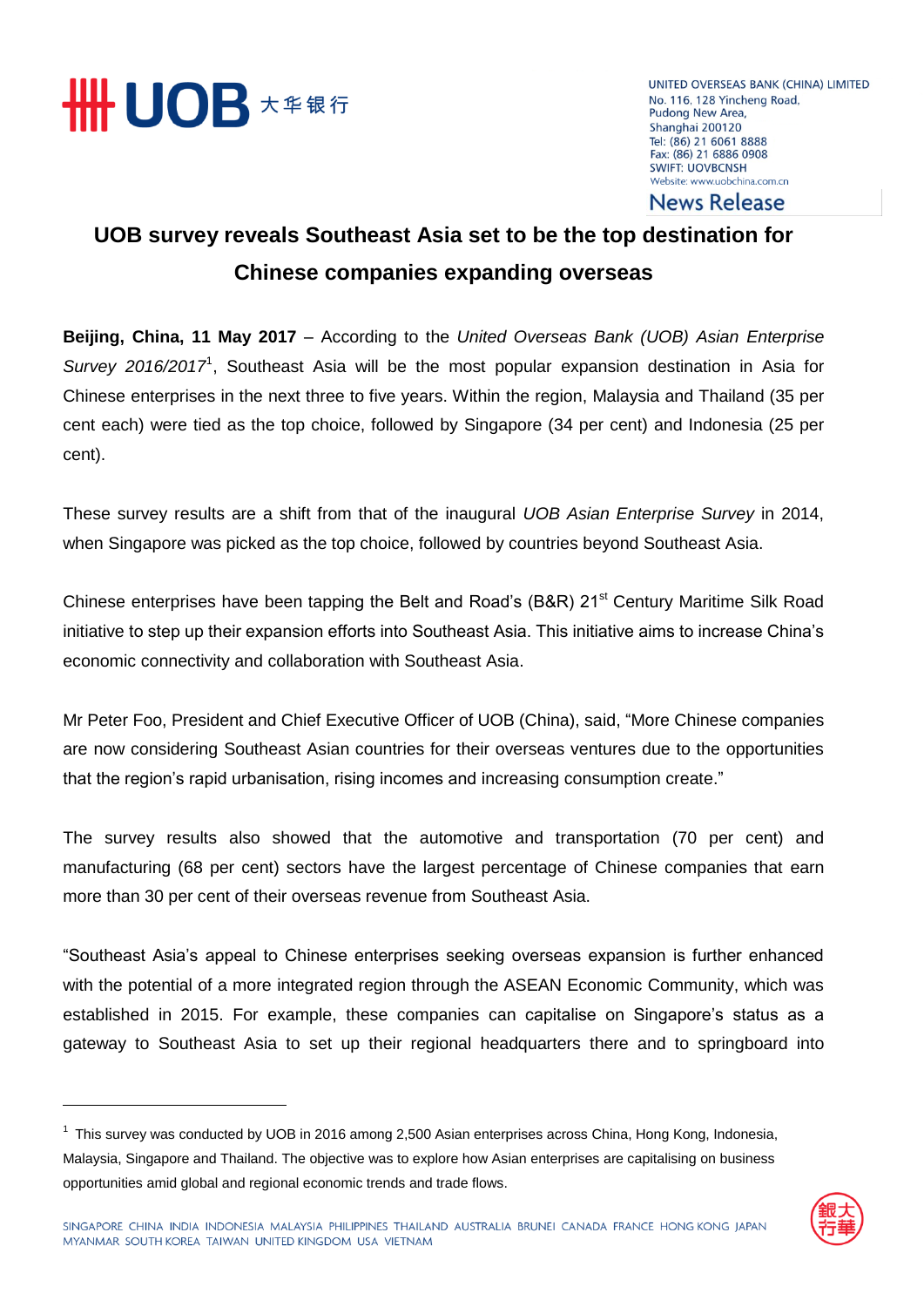# **HHUOB \*\*\*\***

 $\overline{a}$ 

countries such as Indonesia, Malaysia and Thailand. This is to capture the opportunities driven by the young population and increased consumption from rising incomes in these markets," Mr Foo said.

### **Connecting Chinese enterprises to opportunities in Southeast Asia**

The potential economic growth of Southeast Asia is huge, with ASEAN projected to be the fourth largest economy in the world by 2030. The region's combined gross domestic product is expected to expand from the current US\$2.5 trillion to US\$6 trillion by 2030<sup>2</sup>.

While the long-term outlook for ASEAN is positive, Mr Foo noted that there were distinct challenges when investing in the region.

Mr Foo said, "The region's cultural diversity can be challenging for companies seeking to enter new markets. Each market has its own business and cultural practices that must be understood to ensure business success."

"At UOB, we believe that our strong appreciation of what makes each market in Southeast Asia unique, combined with our deep local presence and expertise, enables us to support our clients as they expand across the region. Our strong network of partners, including government agencies, trade and industry associations and professional services providers, also helps us to offer our clients value-added services beyond banking as companies navigate the complexities of doing business in ASEAN."

A company that UOB has supported in its expansion into Southeast Asia is Zhongce Rubber Group Co., Ltd. (Zhongce Rubber), one of China's largest tyre manufacturers, which set up a manufacturing base in Thailand.

Mr Jiang Min Sheng, Chief Financial Officer of Zhongce Rubber said, "UOB has been instrumental in our expansion into Thailand. The bank not only provided us with a comprehensive suite of products and services to meet our financial needs, it also helped us to understand the intricacies of operating in the Thai market."

- End -

<sup>&</sup>lt;sup>2</sup> Source: Speech by Mr Lim Hng Kiang, Singapore's Minister for Trade and Industry (Trade) at the Singapore Business Federation's ASEAN Conference 2017, 4 May 2017.